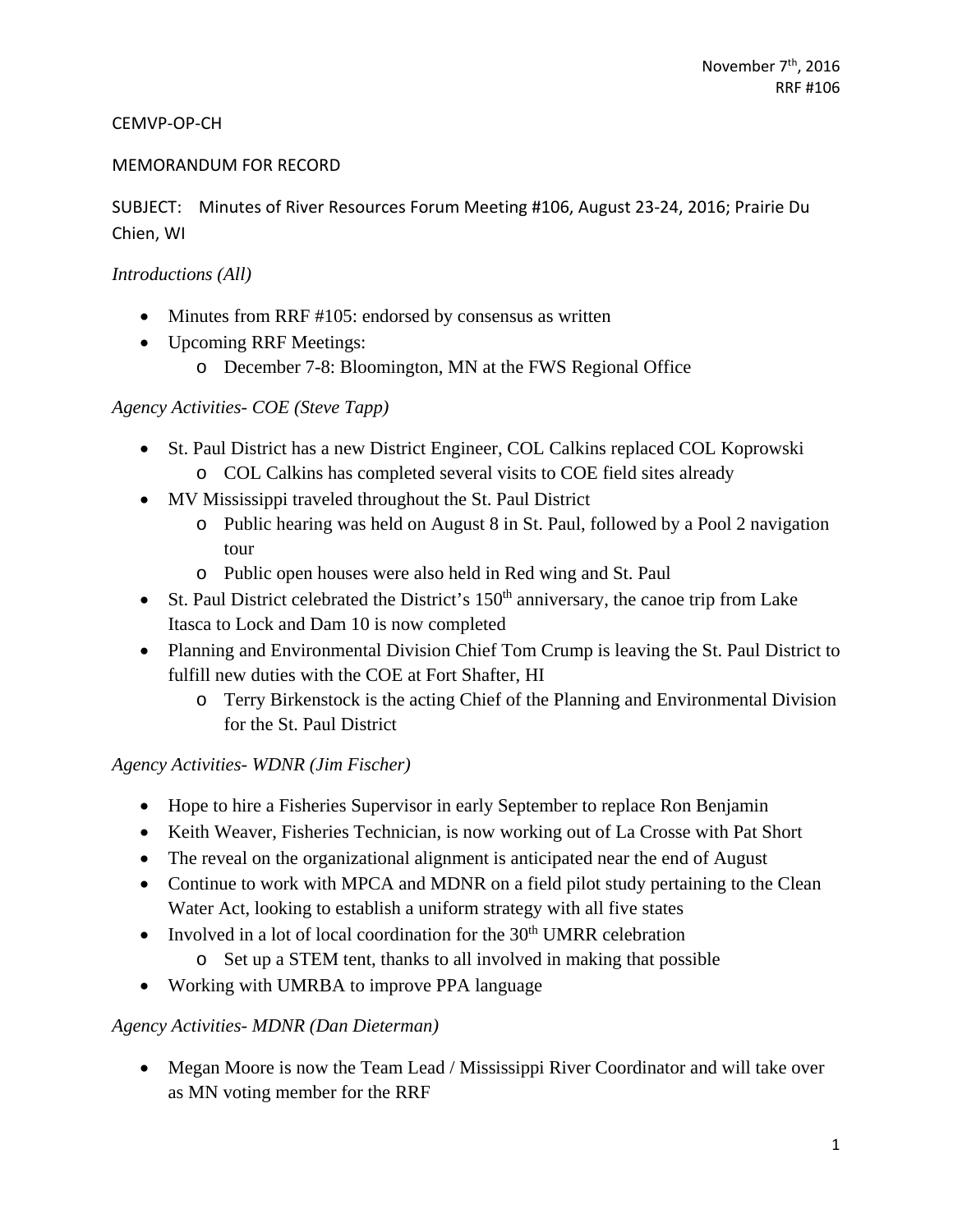- Monitored I-90 bridge demolition and had some concerns about potential fish kills
	- o The contractor did attempt to move fish out of the area prior to blasting, though a few dozen fish still surfaced
- Low dissolved oxygen in the backwaters is causing fish kills
- Weaver Bottoms contract is expected to be completed prior to the duck opener (September 24)
	- o \$923K of Lessard Sams funds will be executed for the contract
	- $\circ$  VEIT is the contractor, dredging to a depth of 7', anticipate 40K cy of fines
- MDNR officially requested FWS to carry forward the O&M for the North/Sturgeon Lakes UMRR project in order to reach a signed PPA

## *Agency Activities- LPLA (Rylee Main)*

- Plan to hold a meeting in September in Stockholm, WI pertaining to hydraulics on the MN River
- COE obtained concurrence from Division pertaining to the Federal Interest Determination for the Upper Pool 4, Head of Lake Pepin Section 204 Project
- Obtained a grant from the University of Minnesota to put a promotional video together

### *Agency Activities- MnDOT (Patrick Phenow)*

- Bridge handout as attachment
- Involved in discussions pertaining to improving bridge demolition strategies to reduce fisheries impacts
- Freight Office is wrapping up a state-wide multi-level freight plan
- There may be funding available for ports in the near future
- A transient dock is looking to be established in Red Wing, MN, though there are several obstacles
- A heavy lift pad is being proposed in Winona, MN at the municipal dock
- A heavy lift dock is close to being executed in St. Paul, MN
- Red Wing bridge replacement contract is anticipated in 2017

### *Agency Activities- IDNR (Mike Griffin)*

LTRM technician has moved on, position will be backfilled in the near future

### *Agency Activities- FWS (Tim Yager)*

- Darren Witt accepted the National Canine Coordinator position, though he will stay in Savanna District
- Rich King has moved on to a position at UMESC, began duties yesterday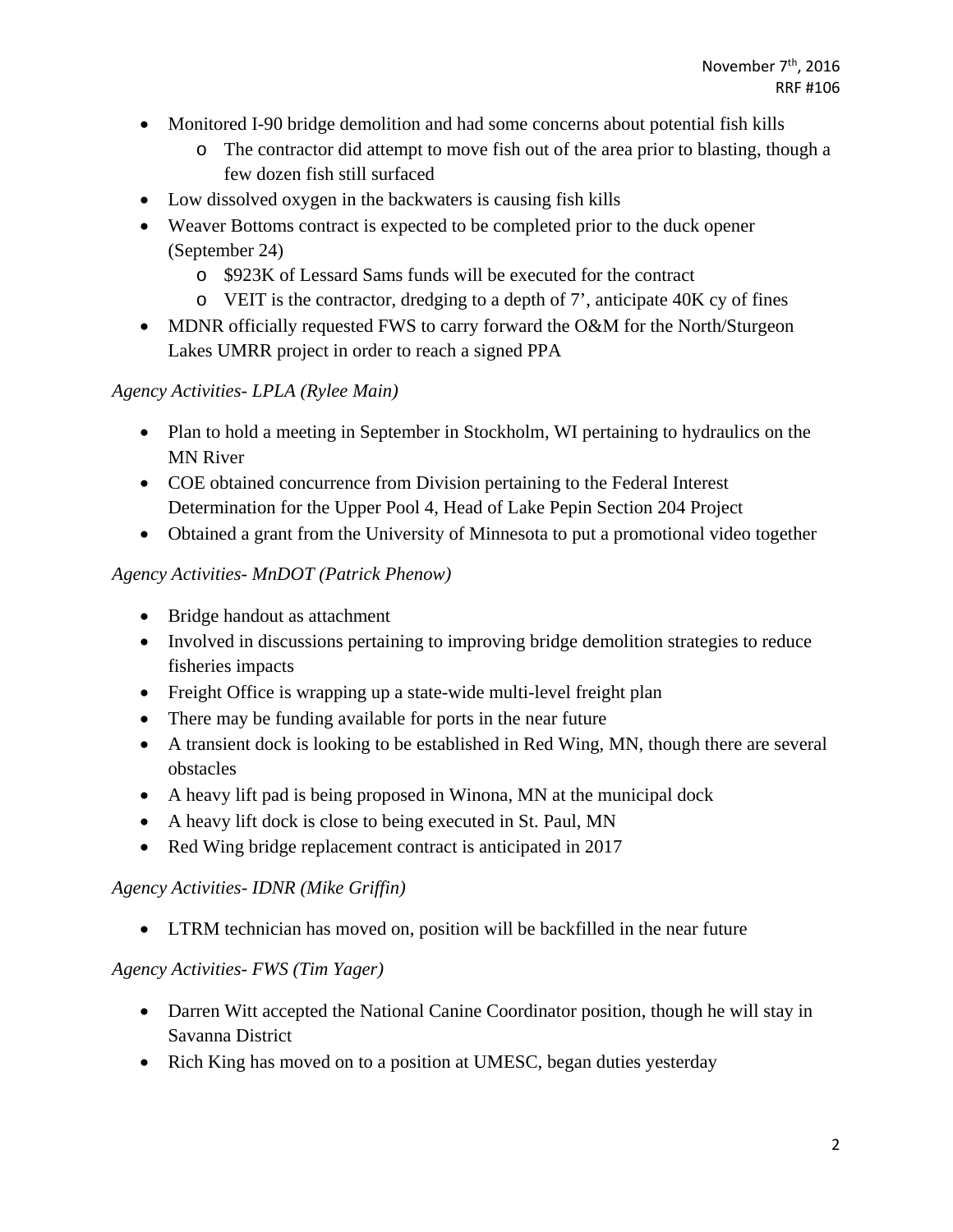- o Wendy Woyzcik is acting District Manager for McGregor District behind Rich King, detailee will fill in as Deputy behind Wendy
- Sent thanks to staff at Lock & Dam 8 for enabling the FWS to harbor their barge boat there for several days, was an immense help
- Compatibility determinations are still underway, purpose is to assess the uses of the Upper Mississippi National Wildlife and Fish Refuge
	- o 23 of the uses need to be re-evaluated
- Secured Lessard Sams funding for a project on the Root River to restore natural hydrology within the local area
	- o Began construction on July 17, high water has impacted the project
- Dan Dieterman collected and identified Faucet Snails in Pool 5A, which can be associated with Coot death
	- o Trematodes infest water birds and can destroy the stomach lining
- FWS received request letter from MDNR pertaining to signing a PPA for the North/Sturgeon Lakes UMRR project, FWS anticipates responding in the near future

## *Agency Activities- American Rivers (Olivia Dorothy)*

- Olivia anticipates beginning maternity leave within the next month
- Meeting was recently held to explore the option of taking out the Lower St. Anthony Falls lock and Lock and Dam 1
	- o Olivia was unable to attend, though she believes the group will begin meeting on a monthly basis
	- o Hoping to get the project fleshed out ahead of the disposition study so that it can be fully evaluated as part of the disposition study
	- o Pursuing the potential of closure, partial demolition, and full demolition of the two locks

## *Recreation Workgroup (Tim Yager)*

- RWG hasn't met since the last River Resources Forum meeting
- Pool 7  $&$  8 beach plan is still under final review
	- o No progress/updates on the status of the EA pertaining to the beach plan, Tim has not been able to address this given other priorities
	- o EA is to address reshaping beaches and addition of sand from dredging actions
	- o WDNR offered to assist in finalizing the beach plans
- Bill Howe (member of the public) commented that the number of boaters has expanded significantly and we need to recognize the impacts due to this change in use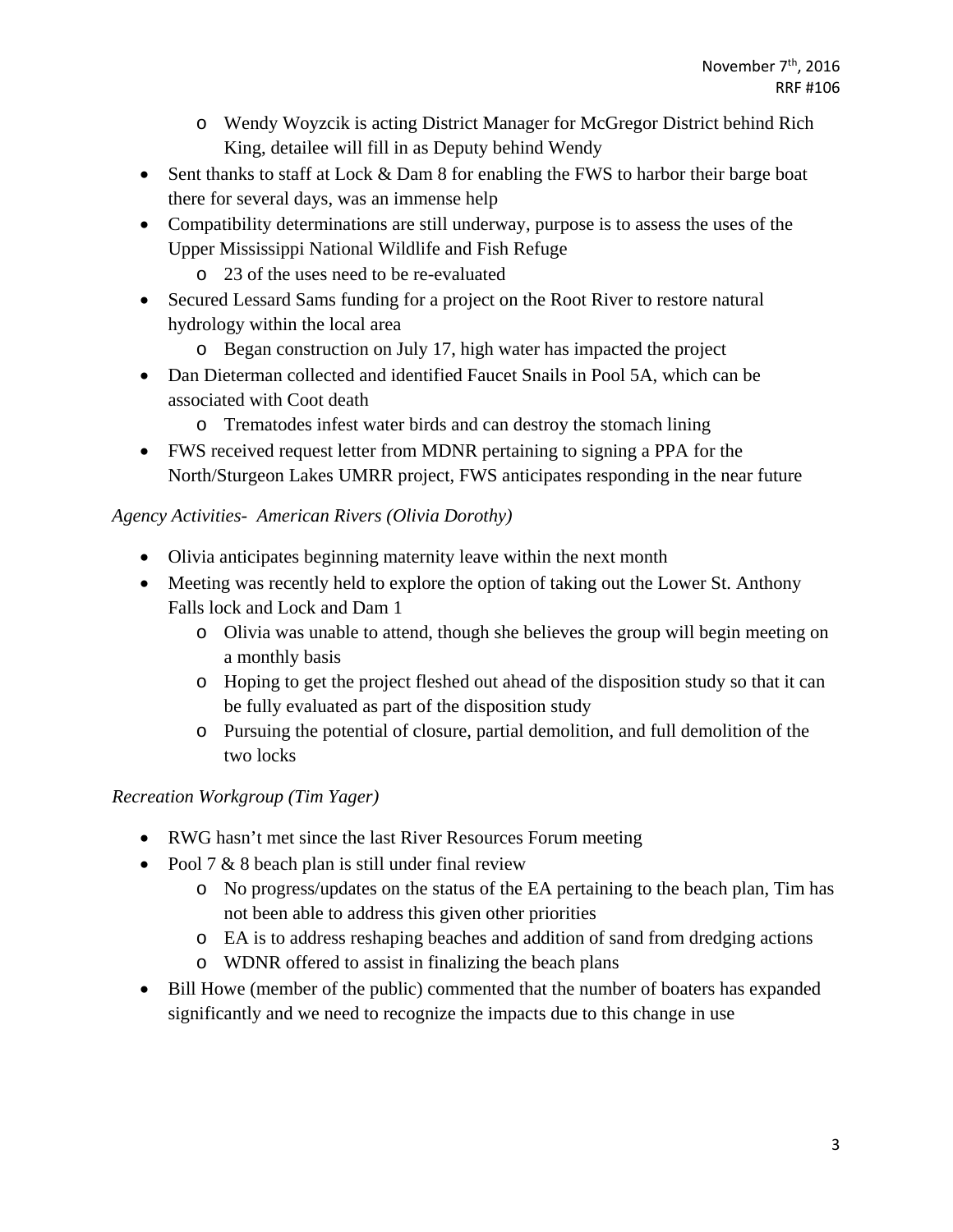*Engineering with Nature and Regional Sediment Management Update (Zach Kimmel)* 

- Both COE national programs in which funding can be used for research and development, monitoring, but not construction
- Looking into the use/application of both programs as part of the McMillan Island project
	- o Engineering with Nature will likely look to answer questions pertaining to survival/mortality rates of different tree species planted at various elevations
	- o Regional Sediment Management will likely look to answer questions as to the fate of dredged material placed in open water
	- o Project wasn't quite far enough along to put in a request for FY17 funds from these two programs, though will look to request funding if available (as excess) in FY17 or formally for FY18 depending on the project status
	- o An interagency team will be established once the project is further along

## *Upper Mississippi River Restoration (Tom Novak)*

- $\bullet$  30<sup>th</sup> anniversary of UMRR was held in La Crosse, WI
- Harpers Slough support for construction engineering
- North/Sturgeon Lake plan to complete planning and design
	- o TSP identified three islands in North Lake and one O&M island in Sturgeon Lake, as well as overwintering fish habitat
	- o MDNR reached out to the FWS in regards to the PPA issue
	- o Still analyzing the potential of constructing an O&M island in Sturgeon Lake
	- o Potential for Lessard Sams funding to be used for this project
	- o Still plan to complete the report detailing construction of four islands though may not come to fruition
- Conway Lake plan to continue planning, and complete by the end of the year
	- o Measures are focused on overwintering habitat and floodplain forest construction
	- o Project will act as backup plan for next construction project
- McGregor Lake plan to reinitiate planning and resume data collection
- Capoli Slough undergoing dedication and closeout

## *Pool 2 CMS – Boulanger Bend to Lock & Dam 2 (Tom Novak)*

- Proposed FY16 work: preliminary draft report/EA to agency partners for 30 day review
- Proposed FY17 work:
	- o October public meetings
	- o December finalize report, sign FONSI, obtain RRF endorsement
	- o January begin plans and specs for stage 1 and 2
		- Award stage 1, training structures
- Proposed FY18 work: advertise and award stage 2, widening existing navigation channel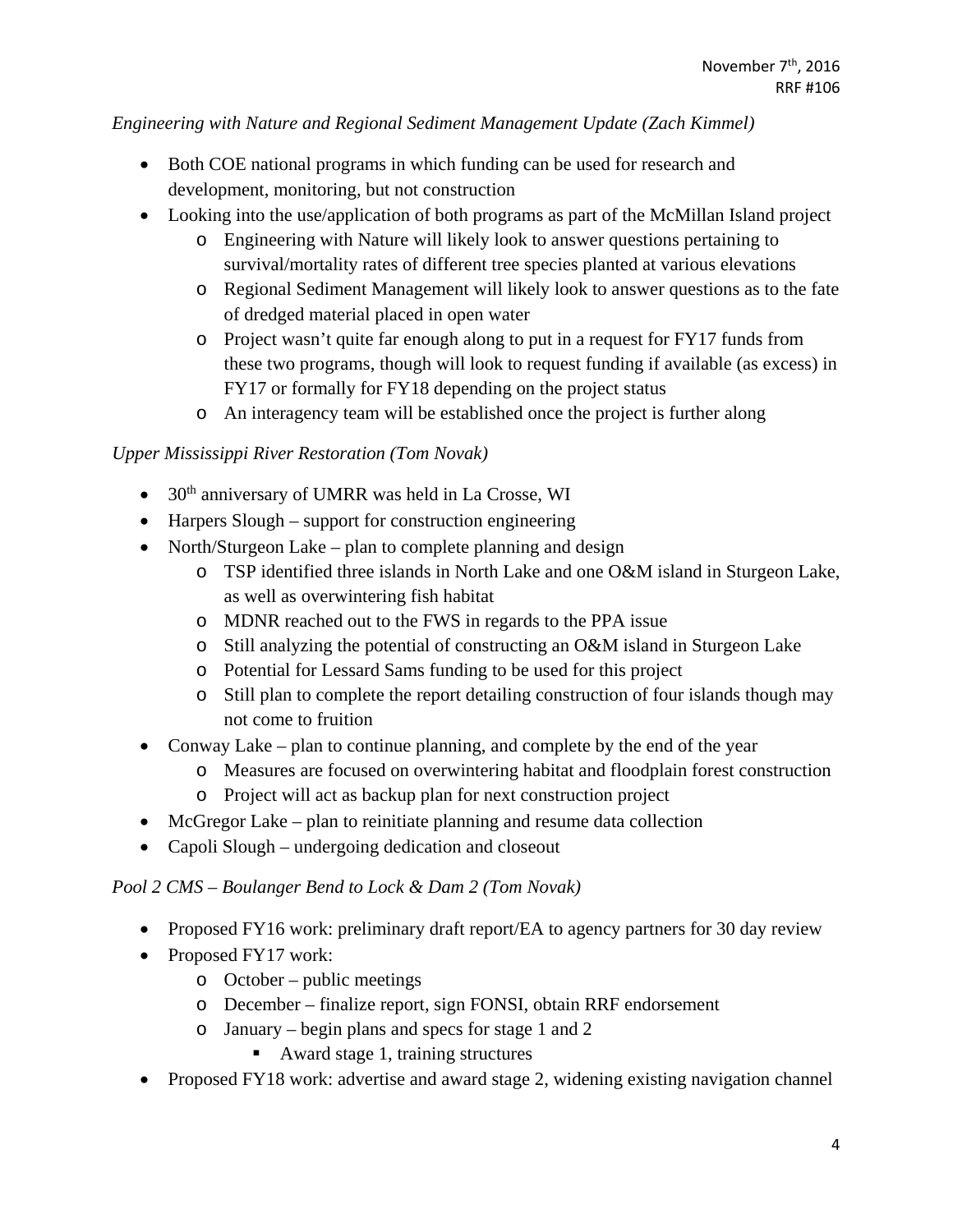- Potential to have a combined agency meeting: Pool 2 CMS, Pigs Eye Lake, Pool 2 DMMP
- Steve Tapp questioned whether there were any showstoppers from an agency perspective
	- o Jim Fischer expanded, asking if there were any contaminant concerns tied to widening the existing channel
		- Tom novak responded that there aren't any major concerns tied to contaminants
	- o Jim also stated that WDNR has some concern about sediment transport in Wisconsin waters
		- Tom responded again stating that Scott Goodfellow's (COE, Hydraulics) model shows that dredging would be very similar to existing conditions
		- Jon Hendrickson expanded stating that a HEC-RAS study will take place next FY, targeting potential downstream impacts from reduced or eliminated dredging in Upper St. Anthony Falls Pool and Pool 1, which may have some analytical value in Lower Pool 2 though Scott's 2-D model is more detailed
			- HEC-RAS model will span from USAF-UP4
	- o MDNR commented that they are also concerned about the hydraulic implications from the project

### *Channel Maintenance Program Activities (Channels & Harbors)*

- Handout as attachment
- Dredging:
	- o Began dredging early with the dredge Goetz and Government Mechanical
	- o Dredge Goetz departed for the St. Louis District last week
		- Dredge will be dry-docked for maintenance in Memphis, TN throughout the winter
	- o Contract mechanical plant 1 is currently working 24 hrs/day 5 days/wk
		- Operation will continue until the Friday prior to Labor Day
		- There have been some challenges with 24 hour operations, but we are working through them
	- o Government Mechanical is planned to resume dredging operations next week at Betsy Slough (Pool 5A)
		- $\blacksquare$  Dredge cut has built 130' into the channel and 6' of face since the Goetz dredged the location in April
	- o Contract mechanical plant 2 is planned to mobilize to Pool 2 after dredging in Pool 3 has been completed, and will likely remain in Pool 2 for a while
	- $\circ$  Lost the ability to post to the website on May 26<sup>th</sup>, still working to regain posting permissions
		- Plan to send out notifications with attachments until the issue is resolved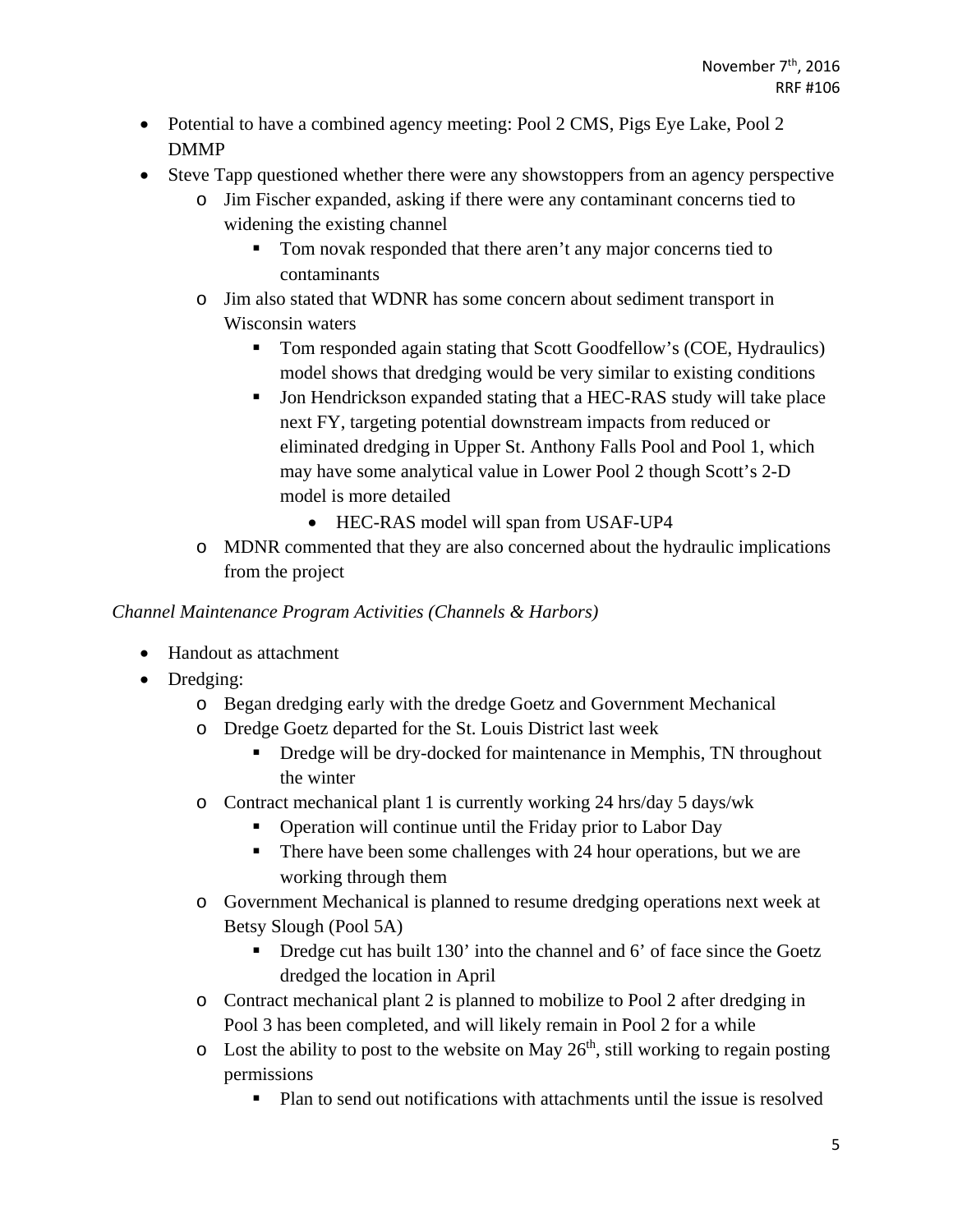- Placement Site Actions:
	- o Still working to collect survey data to geo-reference placement site boundaries
	- o Southport (Pool 2) draft dredged material placement easement is currently under review
	- o Hastings (Pool 3) working on a small scale dredged material management plan to find a replacement for the Koch Site to hold material from the Lower Approach to Lock & Dam 2
		- Need to evaluate wetland delineation and hold on OSIT meeting to discuss all identified alternatives
	- o Above Brownsville dredge Goetz completed a partial offload of the placement site, received a lot of positive feedback from the public
		- WDNR thanked the dredge crew for providing a tour of the project
	- o Mississippi Gardens OSIT meeting has been scheduled for October  $17<sup>th</sup>$  to discuss the hydraulic placement site modification
		- EA is anticipated to be completed by the end of December
	- $\circ$  Prairie Sand & Gravel seeking RRF endorsement for recurring use of the placement site, likely at the December RRF
- Excavations:
	- o Crats Island Brennan Marine won the contract award in September, 2015 to offload ~900K cy of material from the island to the Wabasha Gravel Pit
		- Began dredging on August  $2<sup>nd</sup>$ , average production is 4K cy per day
		- **Excavation will likely be underway through next year**
	- $\circ$  Lost Island contract was recently advertised to offload  $\sim$  1.3 million cy of material from the island to the West Newton Chute site
		- Newt Marine was the apparent low bidder (out of five bidders)
		- **Protest is underway questioning Newt Marine's small business status,** SBA has 15 days to make a ruling on that protest
- Long Term Planning:
	- o Pool 2 DMMP utilized a sediment assessment compiled by Jon Hendrickson and Emily Libbey to come up with a 40 year dredging volume of  $\sim 6.76$  million cy
		- Currently developing the placement site evaluation matrix
		- September November finalizing volumes and capacities, alternative screening
		- December draft report to be completed
	- o Pools 4/5 DMMP both 40 year plans are being looked at collectively
		- Looking to use temporary placement sites (islands) less frequently
		- Draft report will be distributed to the agency partners this fall
		- Will look to begin contact landowners regarding potential land acquisition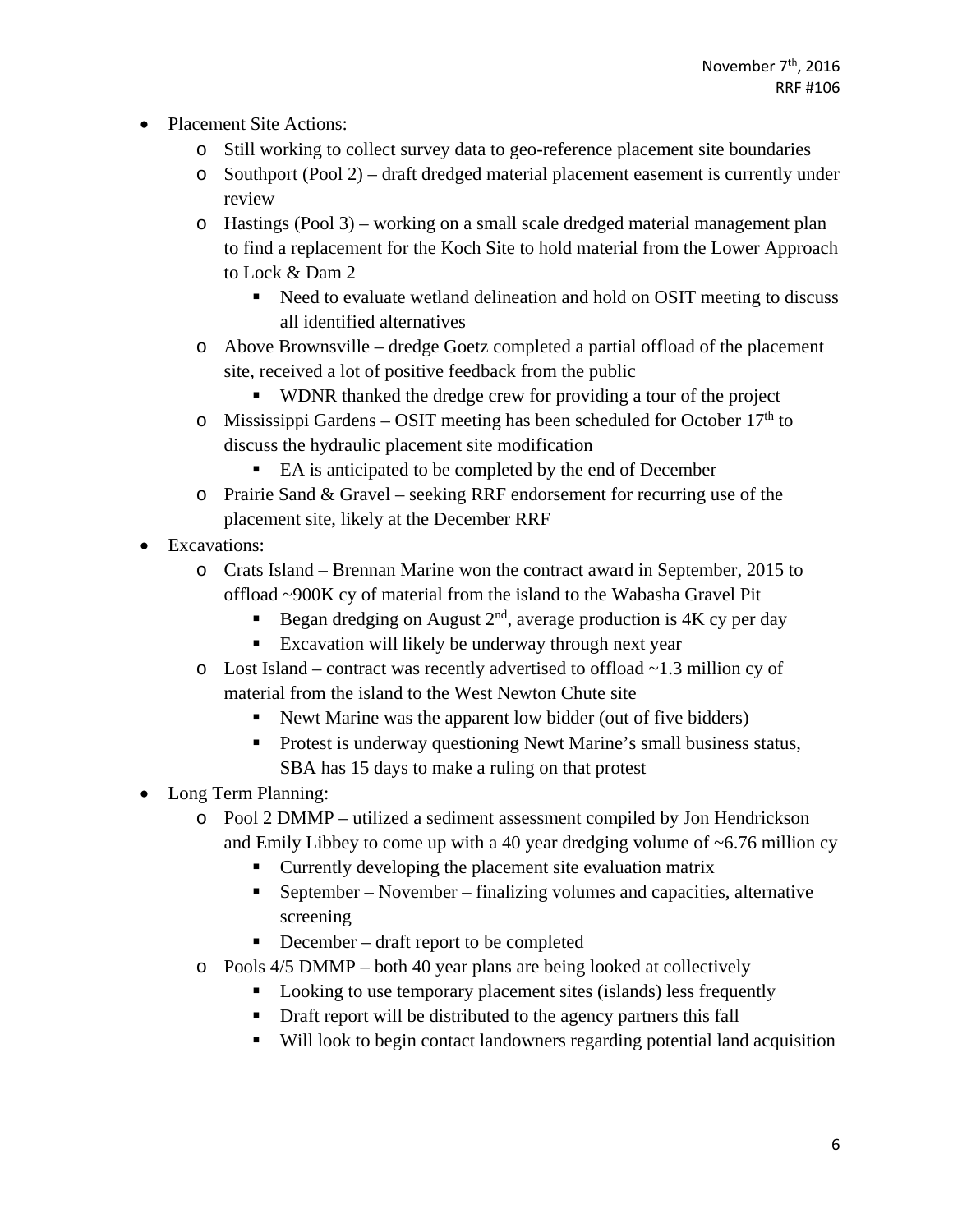- o Pool 6 DMMP completed an internal review of the document and found that the Pool 6 dredging figures were underestimated given that full channel dimensions weren't reached from 2011-2014
	- This increased the capacity needed for the selected alternative from 120K cy to 168K cy
	- Increased capacity need required expansion to utilize the entire Homer site (both Hemker and Grover ownership)
		- Both the Hemker and Grover portions of the Homer site are included in the TSP
		- Plan to follow up with the Grover family to inform them of the COE interest in their property
	- **Property acquisition (of the Hemker portion) is being pursued at the** present moment
- CMMP set a goal to have the annual updates completed by the end of May and complete the overhaul by the December RRF, though that objective may slip as resources are pulled elsewhere

## *Navigation Work Group Activities (Dan Cottrell)*

- Bridge handout as attachment
- IENC updates are made on a monthly basis, the railroad markers will be updated as part of the September posting
- Working with the USCG on remnant day marker near Minnieska to determine how it should be dealt with
- Jim Fischer questioned whether there was any discussion at the work group level as to encourage "green pilots" to phone for help if they get outside the channel, as opposed to attempting to get off ground themselves via horsepower
	- o Steve Tapp mentioned that though the work group hasn't met in a while, COE Navigation does meet with the Navigation Industry on an annual basis to discuss this issue (among others) with pilots

# *Section 204 Projects: Pigs Eye Lake and Head of Lake Pepin (Zach Kimmel)*

- Continuing Authorities Program Section 204 projects involve a three-way cost-share with O&M providing the Federal Standard for routine channel maintenance costs, while the remaining construction costs are split 65/35 with the (CAP) Section 204 program and a non-Federal sponsor
	- o Mike Griffin commented that work in kind can count toward the non-Federal sponsor's cost share contribution and that he's been involved with projects that have switched to Section 206, so keep that in mind as an option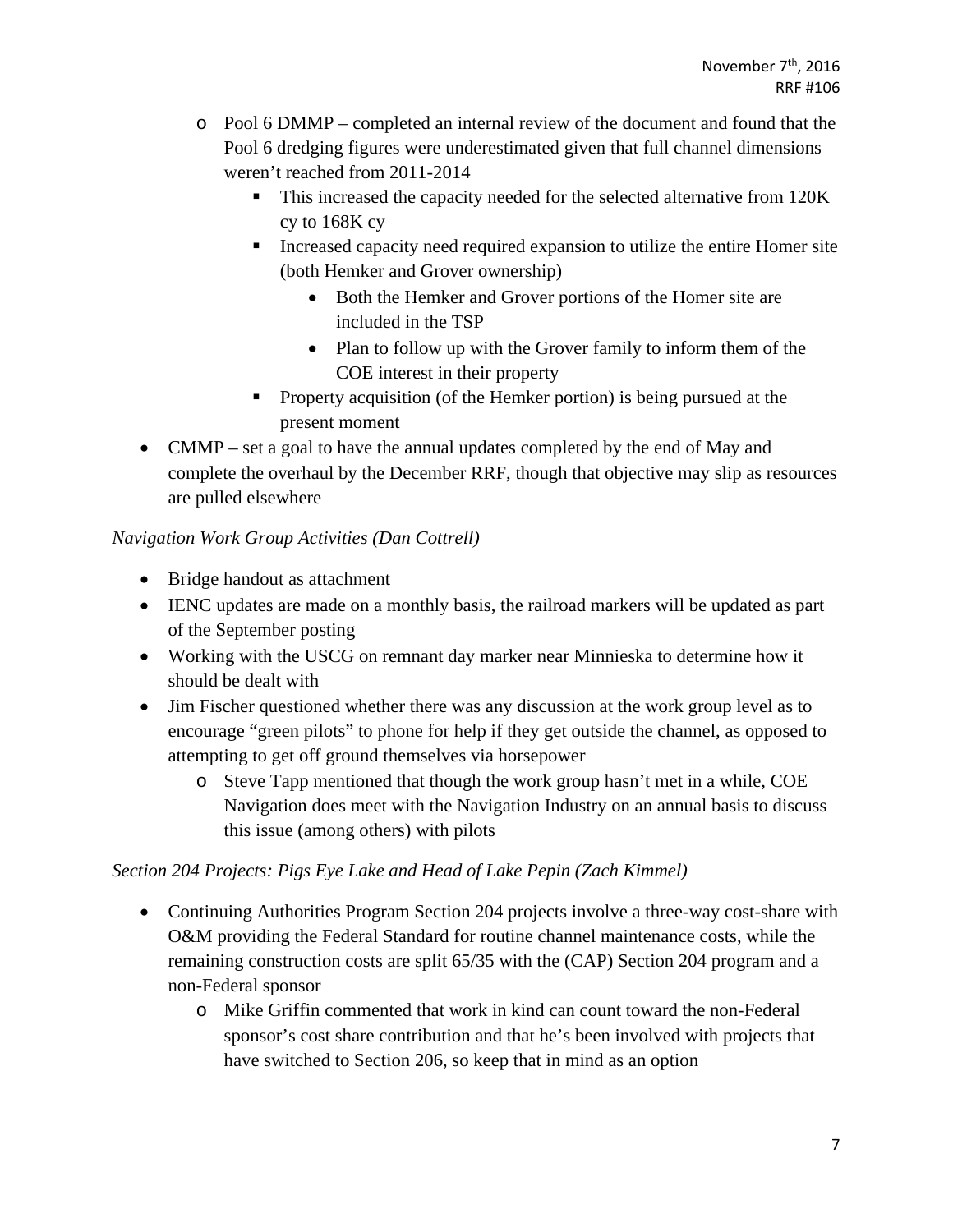- Pigs Eye Lake beneficial use of dredged material from temporary placement sites (islands) in Lower Pool 2 to construct islands in Pigs Eye Lake
	- o Alternatives range from using 350K-800K cy of material for island construction
	- o Settlement and lateral displacement are concerns for island construction in Pigs Eye Lake
	- o Feasibility study is nearing completion
- Head of Lake Pepin beneficial use of dredged material from temporary placement sites (islands) in Lower Pool 4 to construct islands at the head of Lake Pepin
	- o District concluded with the Federal Interest Determination, stating that there is an interest in pursuing a feasibility study for this project
		- Division concurred with the FID on August  $17<sup>th</sup>$
	- o Plan to move forward with the feasibility study in September/October timeframe
	- o Credit to Rylee Main and Tim Schlagenhaft for the effort they put into moving the project along

# *Emergency Contact Information (All)*

- WDNR distributed contact list and informed the RRF that the organizational structure is likely to change with the alignment anticipated in the near future
- MDNR, IDNR, and FWS will distribute emergency contact lists for channel related issues to the RRF

# *Beneficial Use Restoration Projects (Steve Clark, Randy Urich, Zach Kimmel)*

- Mike Griffin mentioned that it would be beneficial to speak with Jon Klingman (Rock Island District) in regards to constructing islands using the O&M authority
- Mike Griffin stated that the IDNR can provide some funding for tree planting
- Discussed the potential for constructing O&M islands using the dredge Goetz
	- o Spring Lake Islands were constructed with a 24" hydraulic dredge
- Specific Projects:
	- o Mosquito Island listed in the MOU with WDNR, though is still pending RRF endorsement – seeking RRF endorsement in December
	- o Lansing Island no movement in the recent past, Zach Kimmel will follow up with FWS, McGregor District to see if there is still interest
	- o McMillan Island project continues to move forward, currently evaluating project alternatives and calculating dredging and construction costs
		- Andy Meier (Recreation and Natural Resources Branch) has put together recommendations pertaining to elevations beneficial for various tree species
		- Looking to implement Regional Sediment Management and Engineering with Nature programs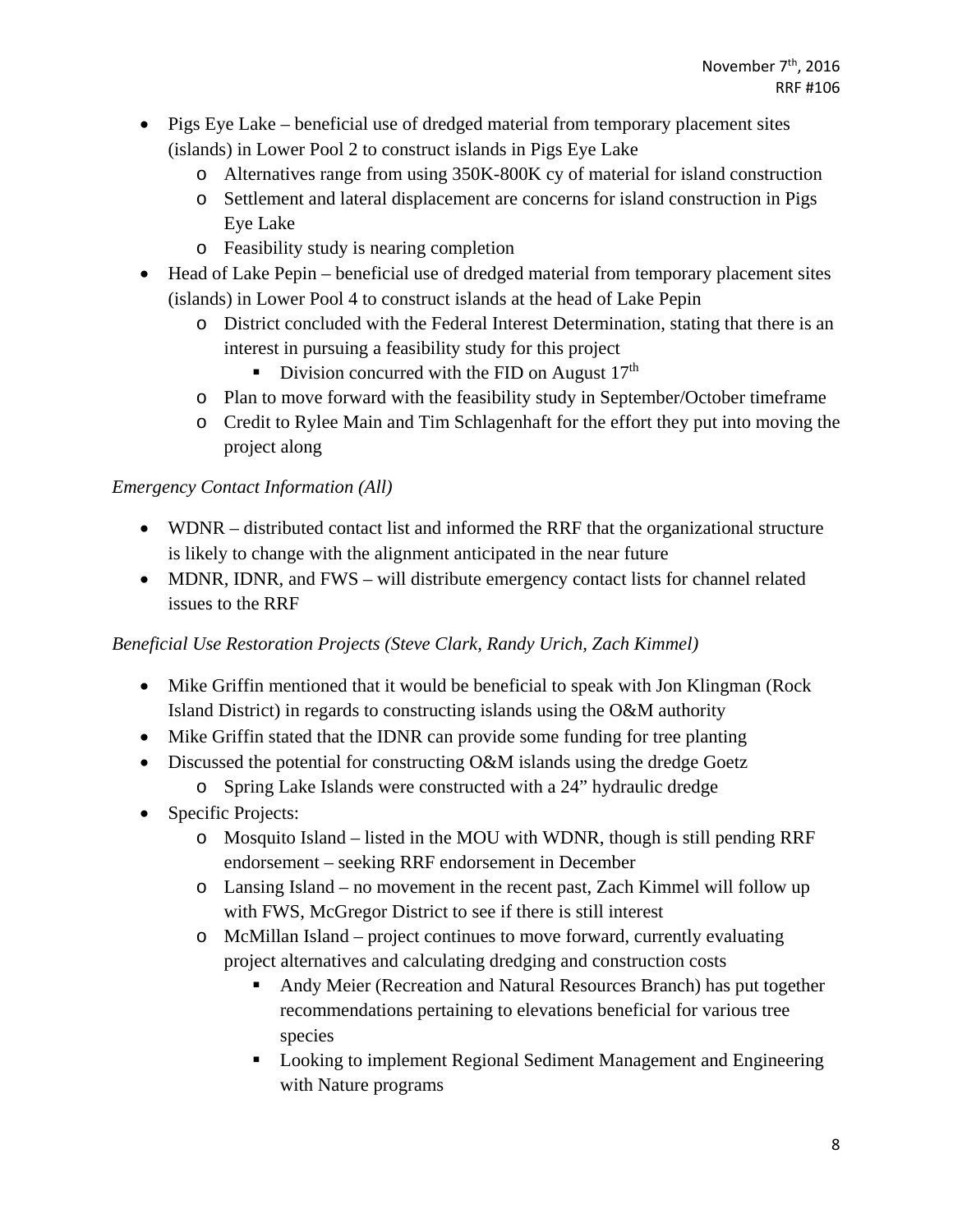- $\circ$  Draft fact sheet was compiled identifying  $\sim$  10 potential sites where we can implement the beneficial use of dredged material to restore floodplain forest throughout the St. Paul District
	- The AQVCD (available quantities via channel dredging) portion of the fact sheet was updated after the April FWWG meeting
	- Next steps are to identify additional team members at the next FWWG meeting and discuss advancing the fact sheet this winter

## *Fish & Wildlife Work Group Activities (Steve Clark)*

- Work group hasn't met since April  $14<sup>th</sup>$ , next meeting will likely be scheduled in October
- Hope to finalize the FWWG charter by the next meeting (October), currently the charter is still in draft form

## *Water Level Management Task Force (Mary Stefanski)*

- Handout as attachment pertaining to water level management on the Upper Mississippi River
- Task force last met on May  $24<sup>th</sup>$ , the next meeting is scheduled for September 1<sup>st</sup>  $\circ$  Held the May 24<sup>th</sup> meeting in conjunction with a tour on the Cal Fremling
- Pool 8 White Paper draft white paper is continuing to move forward
	- o Randy Urich is the primary POC for the white paper
	- o A status update will be provided to the WLMTF at the September meeting
- Kirsten Mickelson thanked Mary and the WLMTF for putting together a water level management fact sheet for the UMRBA quarterly meeting
- MDNR stated that they may pursue the potential of utilizing Lessard Sams funds to subsidize costs of completing a drawdown in Pool 3
	- o Funding needs to be obligated by June, 2018
	- o Jon Hendrickson cautioned utilizing the funding for a Pool 3 drawdown instead of the Brewer Lake inlet as a more certain ecological benefit could be sacrificed in the process
	- o Jim Fischer questioned whether there is a concern of not being able to reveal benefit for executing the Lessard Sams funding, to which Dan Dieterman replied that benefit is not a requirement for executing funds
	- o MDNR will determine how to proceed internally and keep the RRF informed

## *Upper Mississippi River System Watershed Study (Kirsten Mickelson)*

- Handout as attachment
- Kirsten thanked the individuals and agencies that worked on responses to the OSIT questionnaire
- OSIT questionnaire was presented and reviewed by agency partners at the April RRF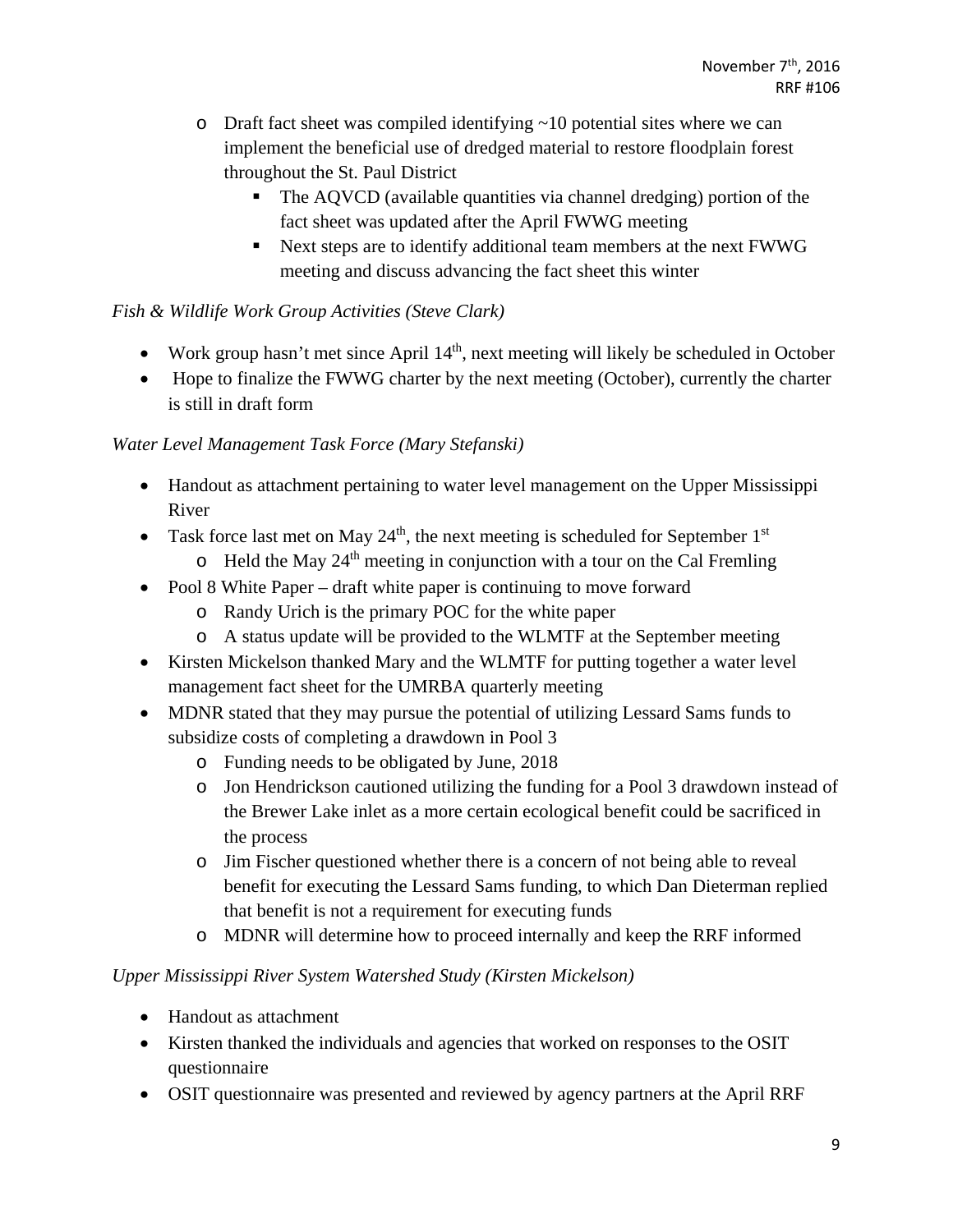- UMRBA board met in May and reviewed the OSIT questionnaire survey and discovered there were some common denominators
	- o Goal of a systemic and strategic long-term focus on channel maintenance management
		- Variety of different ideas were presented to reach this objective
		- Is there a way to identify hydraulic, environmental (among other) relationships to the decisions that are made and the projects that are constructed
	- o Board believes there needs to be a comprehensive approach
- Question as to whether or not it was possible to combine the efforts pertaining to flood risk reduction and channel maintenance into one watershed study
	- o Olivia Dorothy commented that combining both efforts may not be as effective due to the fact that both efforts are substantial
- Jon Hendrickson commented that hydraulic modeling should be completed throughout the UMR so that we can come up with a computative solution
	- o Approach would be similar to the watershed study being completed on the MN River
- Section 701 of WRDA (2014) provides a means for a project to be proposed by a non-Federal sponsor, which can lead to completion of a feasibility study

*Other Topics/Issues, Agenda Topics, Due-outs (All)* 

- Other Topics/Issues:
	- o Jon Hendrickson commented that there is not enough evidence to prove that the establishment of the power plant at Lock & Dam 2 caused the recurring shoal at the Lower Approach to Lock & Dam 2
- Agenda Topics:
	- o MN River Watershed Study
	- o Hydraulics, Hydrology, Sediment Movement
	- o RRF asked if we could have someone give a talk on watershed scale planning at the December RRF, Jon Hendrickson recommended either Jason Smith or Rebecca Soileau
- Due-outs:
	- o COE to look into the status of portaging at the St. Anthony Falls locks and Lock & Dam 1 (Tapp)
	- o COE to forward 2014 Dredging Season AAR to the RRF upon completion (Tapp)
	- o OSIT to investigate erosion at Lost Island and Fisher Island (Kimmel)
	- o COE to define emergency dredging in the CMMP (C&H)
	- o COE to distribute Environmental Assessments for Lansing Island and McMillan Island to the RRF upon completion (Clark)